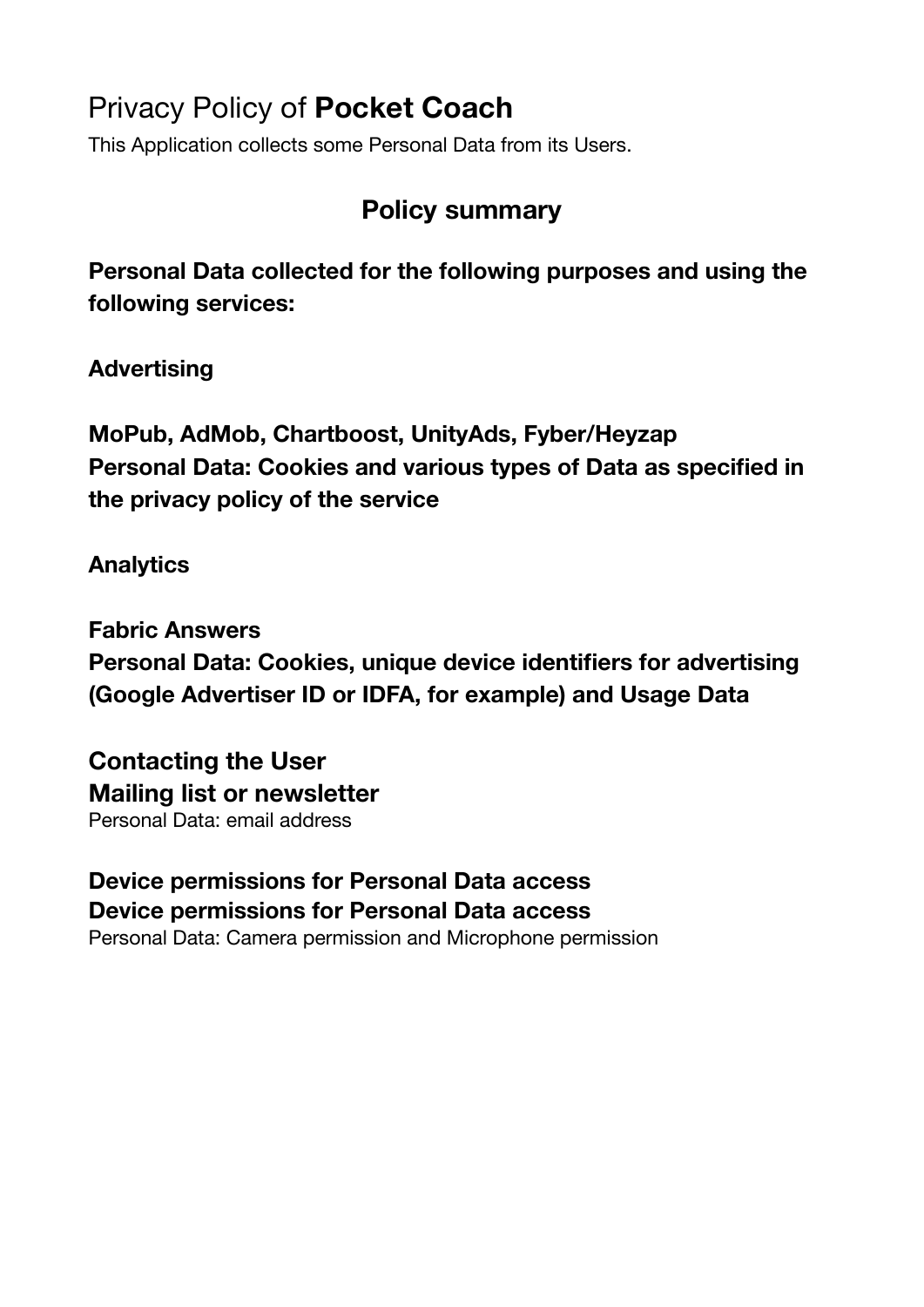# **Full policy**

# **Owner and Data Controller Types of Data collected**

Among the types of Personal Data that this Application collects, by itself or through third parties, there are: Cookies, Usage Data, unique device identifiers for advertising (Google Advertiser ID or IDFA, for example), email address, Camera permission and Microphone permission.

Complete details on each type of Personal Data collected are provided in the dedicated sections of this privacy policy or by specific explanation texts displayed prior to the Data collection.

The Personal Data may be freely provided by the User, or, in case of Usage Data, collected automatically when using this Application.

All Data requested by this Application is mandatory and failure to provide this Data may make it impossible for this Application to provide its services. In cases where this Application specifically states that some Data is not mandatory, Users are free not to communicate this Data without any consequences on the availability or the functioning of the service.

Users who are uncertain about which Personal Data is mandatory are welcome to contact the Owner.

Any use of Cookies – or of other tracking tools – by this Application or by the owners of third-party services used by this Application serves the purpose of providing the service required by the User, in addition to any other purposes described in the present document and in the Cookie Policy, if available.

Users are responsible for any third-party Personal Data obtained, published or shared through this Application and confirm that they have the third party's consent to provide the Data to the Owner.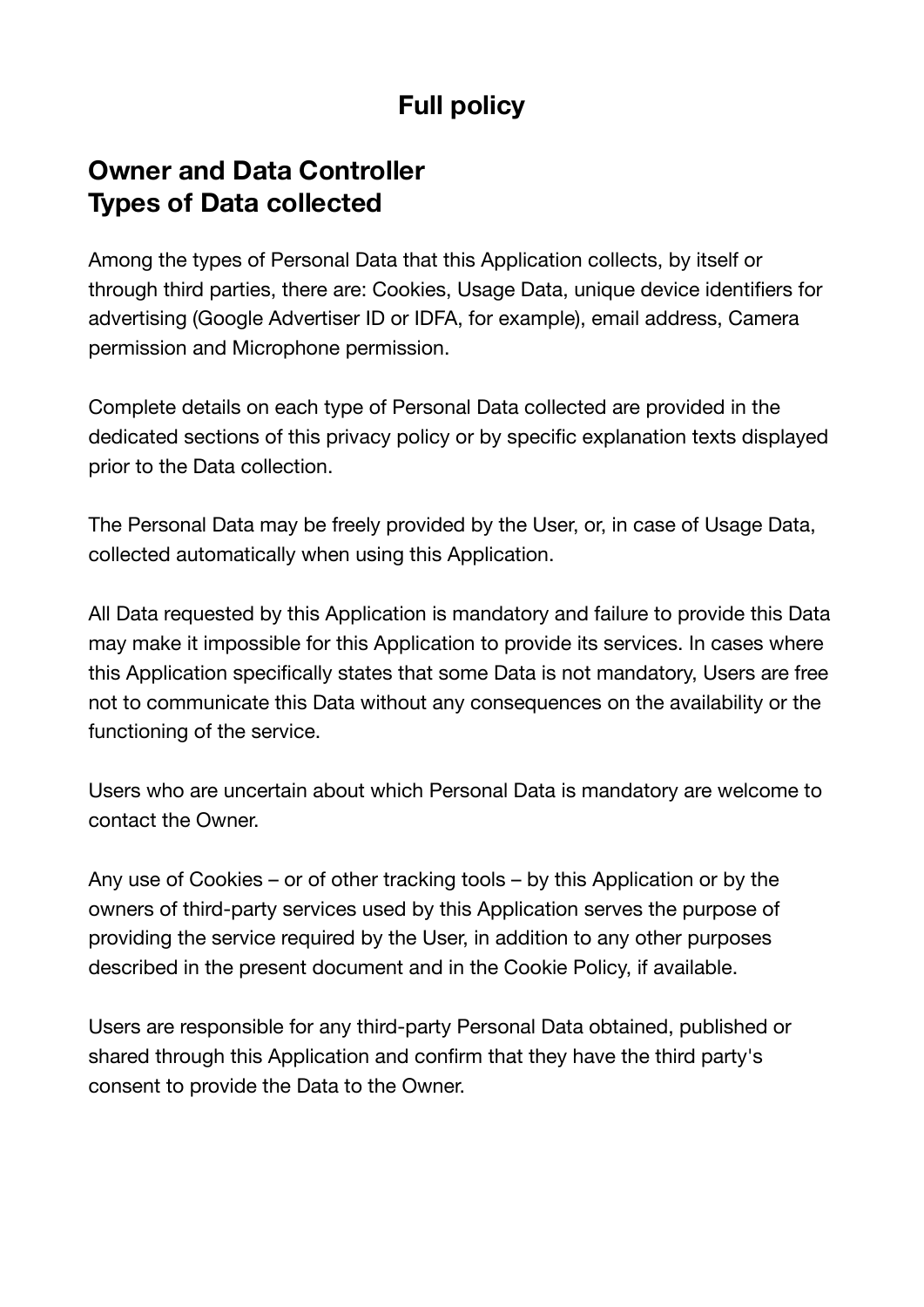# **Mode and place of processing the Data Methods of processing**

The Data Controller processes the Data of Users in a proper manner and shall take appropriate security measures to prevent unauthorized access, disclosure, modification, or unauthorized destruction of the Data.

The Data processing is carried out using computers and/or IT enabled tools, following organizational procedures and modes strictly related to the purposes indicated. In addition to the Data Controller, in some cases, the Data may be accessible to certain types of persons in charge, involved with the operation of the site (administration, sales, marketing, legal, system administration) or external parties (such as third-party technical service providers, mail carriers, hosting providers, IT companies, communications agencies) appointed, if necessary, as Data Processors by the Owner. The updated list of these parties may be requested from the Data Controller at any time.

#### **Place**

The Data is processed at the Data Controller's operating offices and in any other places where the parties involved with the processing are located. For further information, please contact the Data Controller.

#### **Retention time**

The Data is kept for the time necessary to provide the service requested by the User, or stated by the purposes outlined in this document, and the User can always request that the Data Controller suspend or remove the data.

# **The use of the collected Data**

The Data concerning the User is collected to allow the Owner to provide its services, as well as for the following purposes: Analytics, Advertising, Contacting the User and Device permissions for Personal Data access.

The Personal Data used for each purpose is outlined in the specific sections of this document.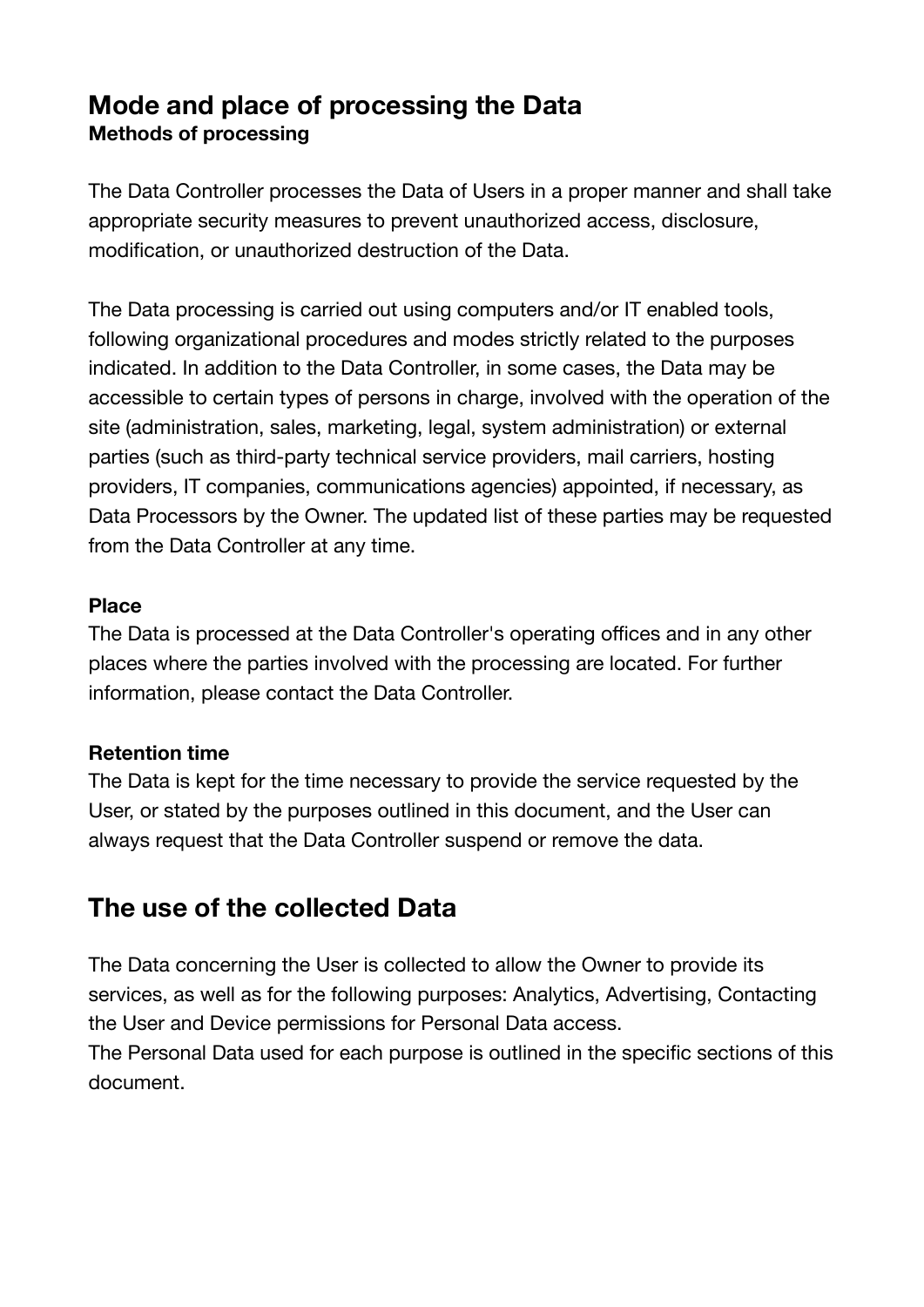# **Device permissions for Personal Data access**

Depending on the User's specific device, this Application may request certain permissions that allow it to access the User's device Data as described below. By default, these permissions must be granted by the User before the respective information can be accessed. Once the permission has been given, it can be revoked by the User at any time. In order to revoke these permissions, Users may refer to the device settings or contact the Owner for support at the contact details provided in the present document.

The exact procedure for controlling app permissions may be dependent on the User's device and software.

Please note that the revoking of such permissions might impact the proper functioning of this Application.

If User grants any of the permissions listed below, the respective Personal Data may be processed (i.e accessed to, modified or removed) by this Application.

#### **Camera permission**

Used for accessing the camera or capturing images and video from the device.

### **Microphone permission**

Used for accessing and recording microphone audio from the User's device.

# **Detailed information on the processing of Personal Data**

Personal Data is collected for the following purposes and using the following services:

### **Advertising**

This type of service allows User Data to be utilized for advertising communication purposes displayed in the form of banners and other advertisements on this Application, possibly based on User interests.

This does not mean that all Personal Data are used for this purpose. Information and conditions of use are shown below.

Some of the services listed below may use Cookies to identify Users or they may use the behavioral retargeting technique, i.e. displaying ads tailored to the User's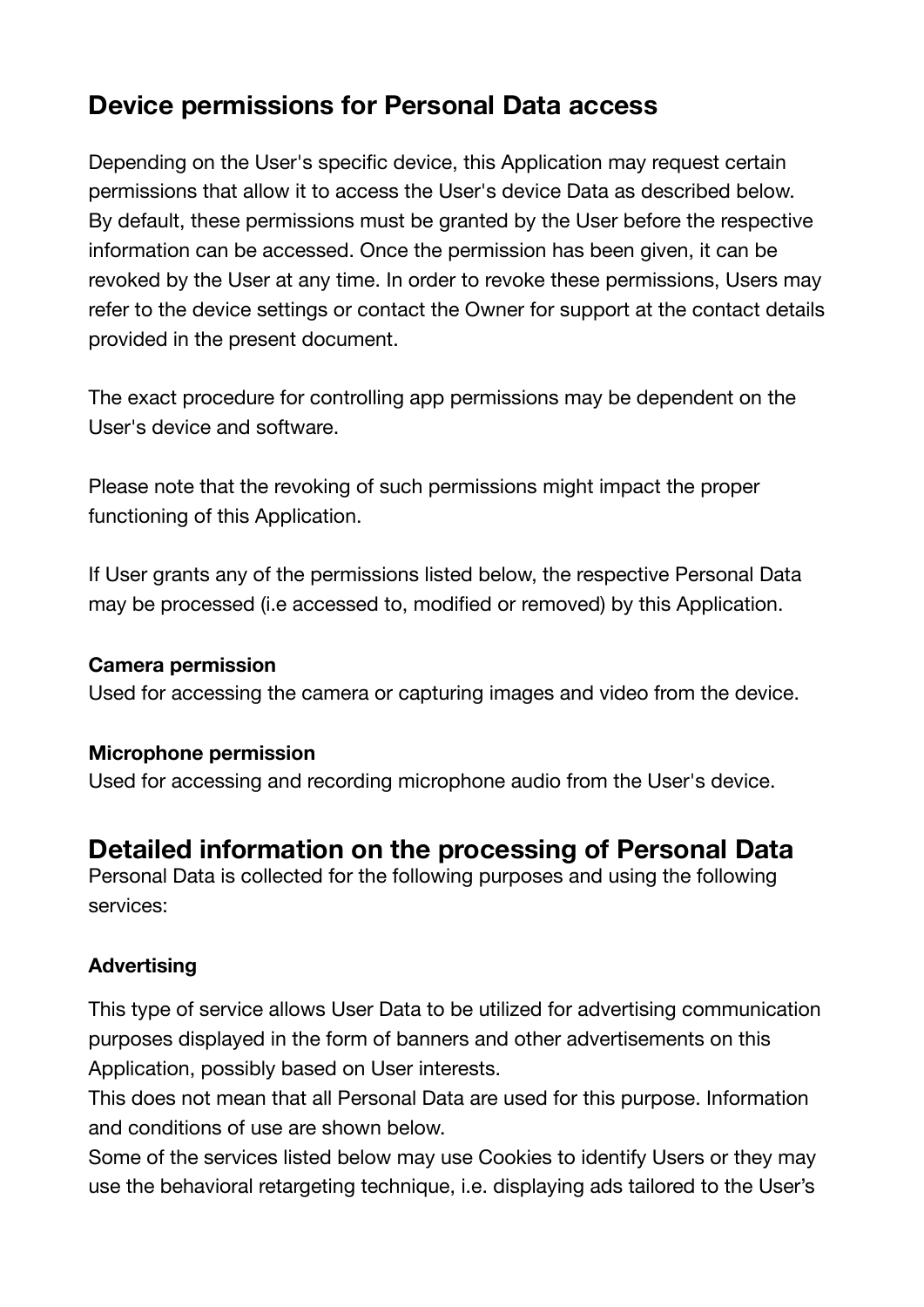interests and behavior, including those detected outside this Application. For more information, please check the privacy policies of the relevant services. In addition to any opt out offered by any of the services below, the User may opt out of a third-party service's use of cookies by visiting the [Network Advertising](http://optout.networkadvertising.org/)  [Initiative opt-out page](http://optout.networkadvertising.org/).

#### **MoPub**

MoPub, a division of Twitter, Inc. and Twitter International Company, provides advertising technology services that allow publishers of mobile applications ("apps") to show ads in their apps, and for advertisers to reach audiences that may be interested in their products or services. MoPub's suite of advertising technology includes the MoPub Software Development Kit (MoPub SDK) and Application Programming Interfaces, the MoPub advertising exchange, and the MoPub websites (collectively, the "MoPub Services"). <https://www.mopub.com/legal/privacy/>

#### **AdMob**

<https://support.google.com/admob/answer/6128543?hl=en>

## **Chartboost**

This privacy statement ("Privacy Policy") explains how information (both customer and end user information) is collected and utilized by Chartboost, Inc. and its subsidiaries and affiliated companies ("Chartboost", "our", or "we"). This Privacy Policy applies to the websites provided by Chartboost, including without limitation, [www.Chartboost.com](https://www.chartboost.com/) (the "Sites") and Chartboost's online services ("Online Services"). "You", "your", or "customer" refers to our customers. If you do not agree to the terms and conditions of this Privacy Policy, please do not provide us with any information and do not use the Online Services. If you have any concerns about privacy, please send an email to [privacy@chartboost.com.](mailto:privacy@chartboost.com) <https://answers.chartboost.com/en-us/articles/200780269>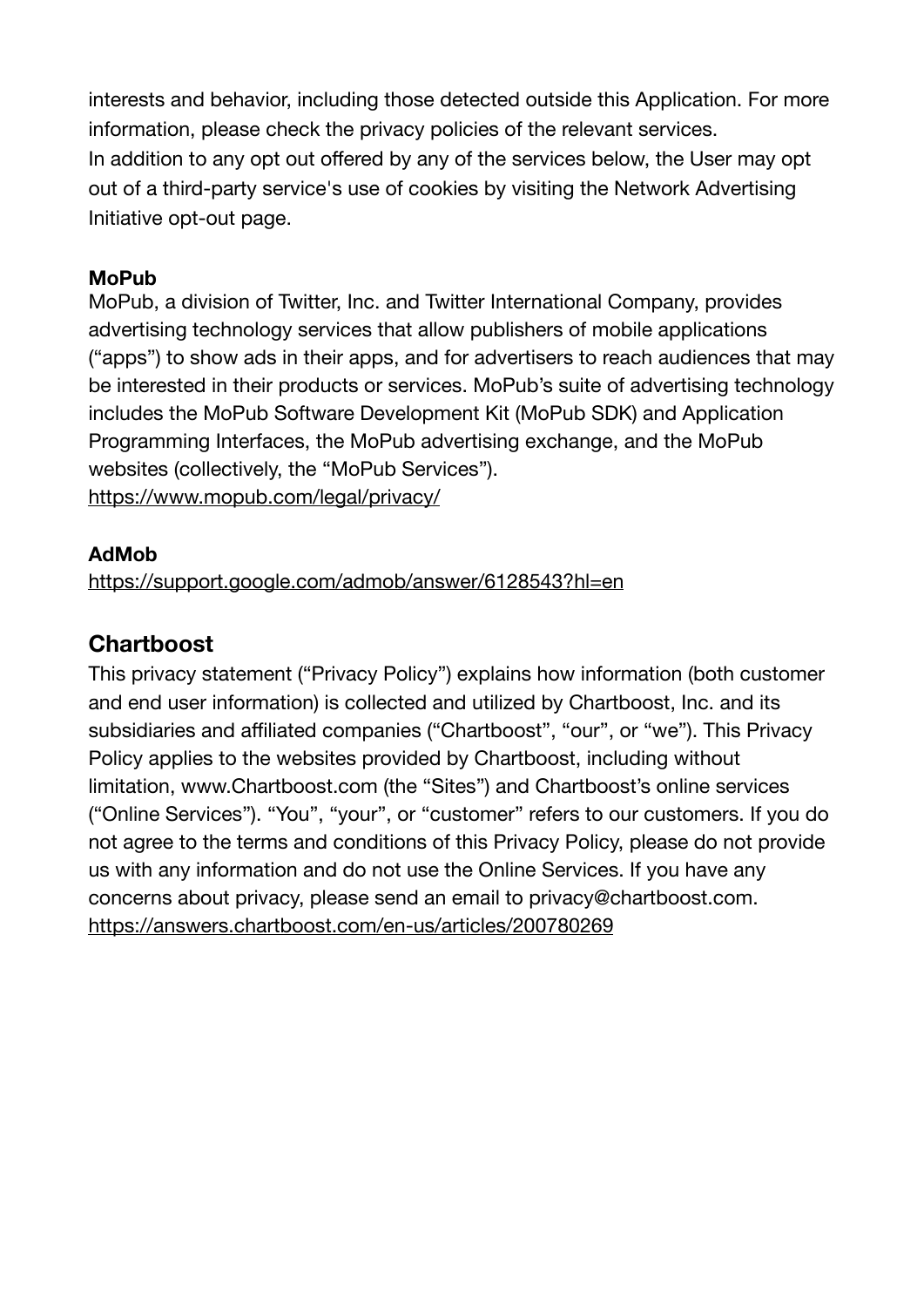# **UnityAds**

Unity Ads has probably collected device information, like IP address and device identifiers,and information regarding the delivery of ads and your interaction with them, all of which may be shared with ad publishers and attribution companies. Unity Ads may also incorporate data derived from the Unity Analytics service in user profiles and use that profile data in order to provide personalized advertising. When Unity provides personalized advertising, it will provide you notice and information about how to opt-out of such interest based advertising. Please review the information contained under the heading "What are my privacy choices for advertising?" below to learn more about how to exercise choice with regard to personalized ads.

[https://unity3d.com/legal/privacy-policy?](https://unity3d.com/legal/privacy-policy?_ga=2.24155961.2059843279.1525354675-461231398.1523876844) [\\_ga=2.24155961.2059843279.1525354675-461231398.1523876844](https://unity3d.com/legal/privacy-policy?_ga=2.24155961.2059843279.1525354675-461231398.1523876844)

# **Fyber/Heyzap**

The Fyber Group (Fyber N.V., Fyber Monetization Ltd., Fyber GmbH, Fyber Media GmbH, Fyber RTB GmbH, Advertile Mobile GmbH, and Heyzap Ltd.), d/b/a "Fyber" and any future corporate affiliates (collectively, "**Fyber**") put great efforts in making sure that personal information is safe and used only in full compliance with applicable data protection laws and regulations.

This privacy policy ("**Policy**") explains Fyber's privacy practices for processing personal information on Fyber's website (the "**Site**") and via Fyber's Services. It applies whenever you access or use the Site or a mobile application or website that is connected and/or uses the Services (as applicable). Please take the time to read the full Policy. Capitalized terms used herein are defined in this Policy. <https://www.fyber.com/legal/privacy-policy/>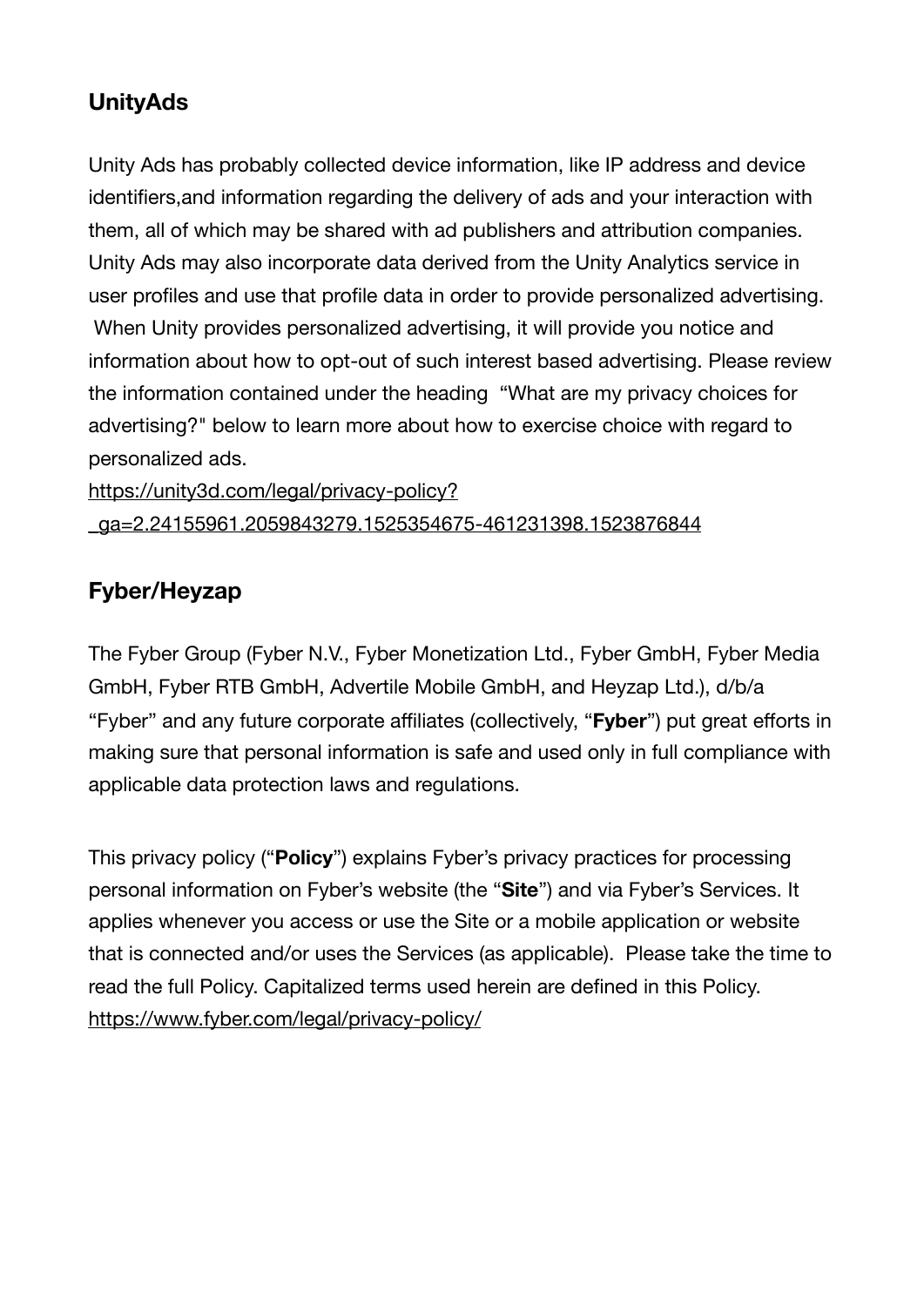## **Analytics**

The services contained in this section enable the Owner to monitor and analyze web traffic and can be used to keep track of User behavior.

## **Fabric Answers (Google Inc.)**

Fabric Answers is an analytics service provided by Crashlytics, a business division of Google Inc.

## **In order to understand Google's use of Data, consult**

[Google's partner policy.](https://www.google.com/policies/privacy/partners/) This service is designed for mobile apps analytics and can collect various information about your phone, highlighted in the Fabric Answers privacy policy.

In particular, this Application uses identifiers for mobile devices (including Android Advertising ID or Advertising Identifier for iOS, respectively) and technologies similar to cookies to run the Fabric Answers service. Fabric Answers may share Data with other tools provided by Fabric/Crashlytics, such as Crashlytics or Twitter. The User may check this privacy policy to find a detailed explanation about the other tools used by the Owner.

### **Contacting the User**

### **Mailing list or newsletter (this Application)**

By registering on the mailing list or for the newsletter, the User's email address will be added to the contact list of those who may receive email messages containing information of commercial or promotional nature concerning this Application. Your email address might also be added to this list as a result of signing up to this Application or after making a purchase.

Personal Data collected: email address.

Users may opt-out of certain Fabric Answers features through applicable device settings, such as the device advertising settings for mobile phones or by following the instructions in other Fabric related sections of this privacy policy, if available. Personal Data collected: Cookies, unique device identifiers for advertising (Google Advertiser ID or IDFA, for example) and Usage Data. Place of processing: United States – [Privacy Policy.](https://answers.io/img/onepager/privacy.pdf)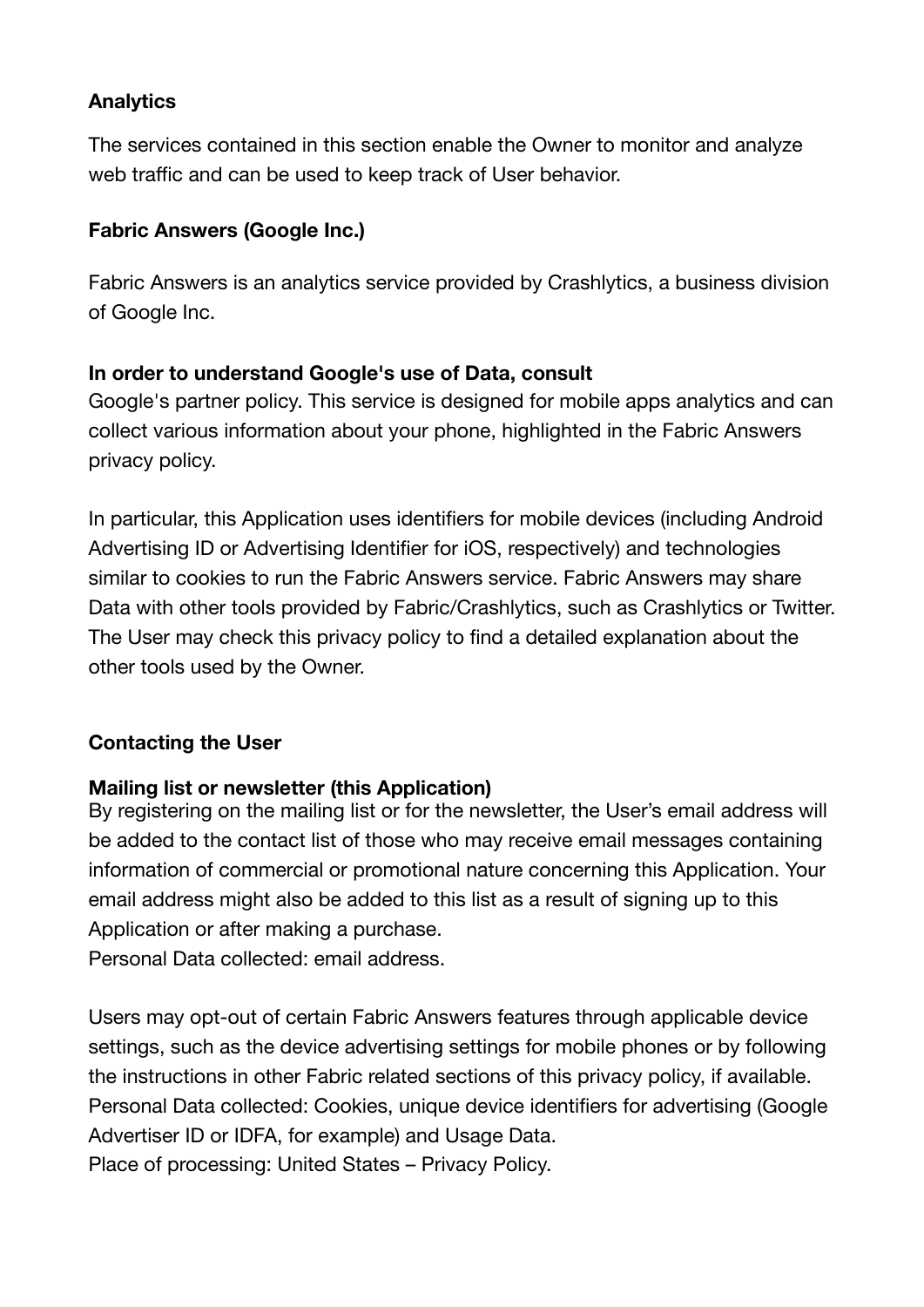### **Device permissions for Personal Data access**

This Application requests certain permissions from Users that allow it to access the User's device Data as described below.

#### **Device permissions for Personal Data access (this Application)**

This Application requests certain permissions from Users that allow it to access the User's device Data as summarized here and described within this document. Personal Data collected: Camera permission and Microphone permission.

# **Additional information about Data collection and processing**

### **Legal action**

The User's Personal Data may be used for legal purposes by the Data Controller, in Court or in the stages leading to possible legal action arising from improper use of this Application or the related services.

The User declares to be aware that the Data Controller may be required to reveal personal data upon request of public authorities.

### **Additional information about User's Personal Data**

In addition to the information contained in this privacy policy, this Application may provide the User with additional and contextual information concerning particular services or the collection and processing of Personal Data upon request.

#### **System logs and maintenance**

For operation and maintenance purposes, this Application and any third-party services may collect files that record interaction with this Application (System logs) use other Personal Data (such as the IP Address) for this purpose.

#### **Information not contained in this policy**

More details concerning the collection or processing of Personal Data may be requested from the Data Controller at any time. Please see the contact information at the beginning of this document.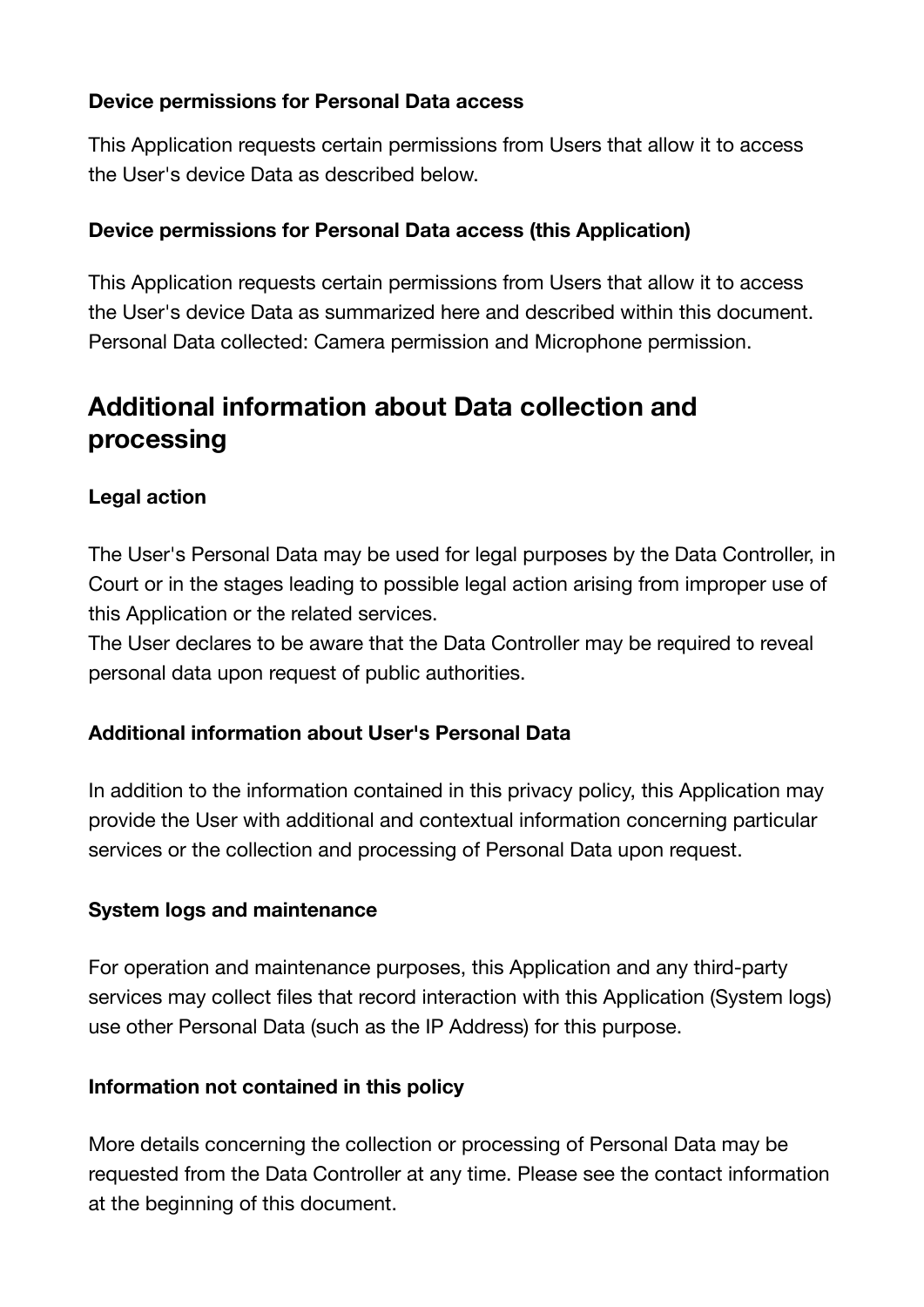### **The rights of Users**

Users have the right, at any time, to know whether their Personal Data has been stored and can consult the Data Controller to learn about their contents and origin, to verify their accuracy or to ask for them to be supplemented, cancelled, updated or corrected, or for their transformation into anonymous format or to block any data held in violation of the law, as well as to oppose their treatment for any and all legitimate reasons. Requests should be sent to the Data Controller at the contact information set out above.

This Application does not support "Do Not Track" requests. To determine whether any of the third-party services it uses honor the "Do Not Track" requests, please read their privacy policies.

### **Changes to this privacy policy**

The Data Controller reserves the right to make changes to this privacy policy at any time by giving notice to its Users on this page. It is strongly recommended to check this page often, referring to the date of the last modification listed at the bottom. If a User objects to any of the changes to the Policy, the User must cease using this Application and can request that the Data Controller remove the Personal Data. Unless stated otherwise, the then-current privacy policy applies to all Personal Data the Data Controller has about Users.

### **Information about this privacy policy**

The Data Controller is responsible for this privacy policy, prepared starting from the modules provided by iubenda and hosted on iubenda's servers.

#### **Definitions and legal references**

#### **Personal Data (or Data)**

Any information regarding a natural person, a legal person, an institution or an association, which is, or can be, identified, even indirectly, by reference to any other information, including a personal identification number.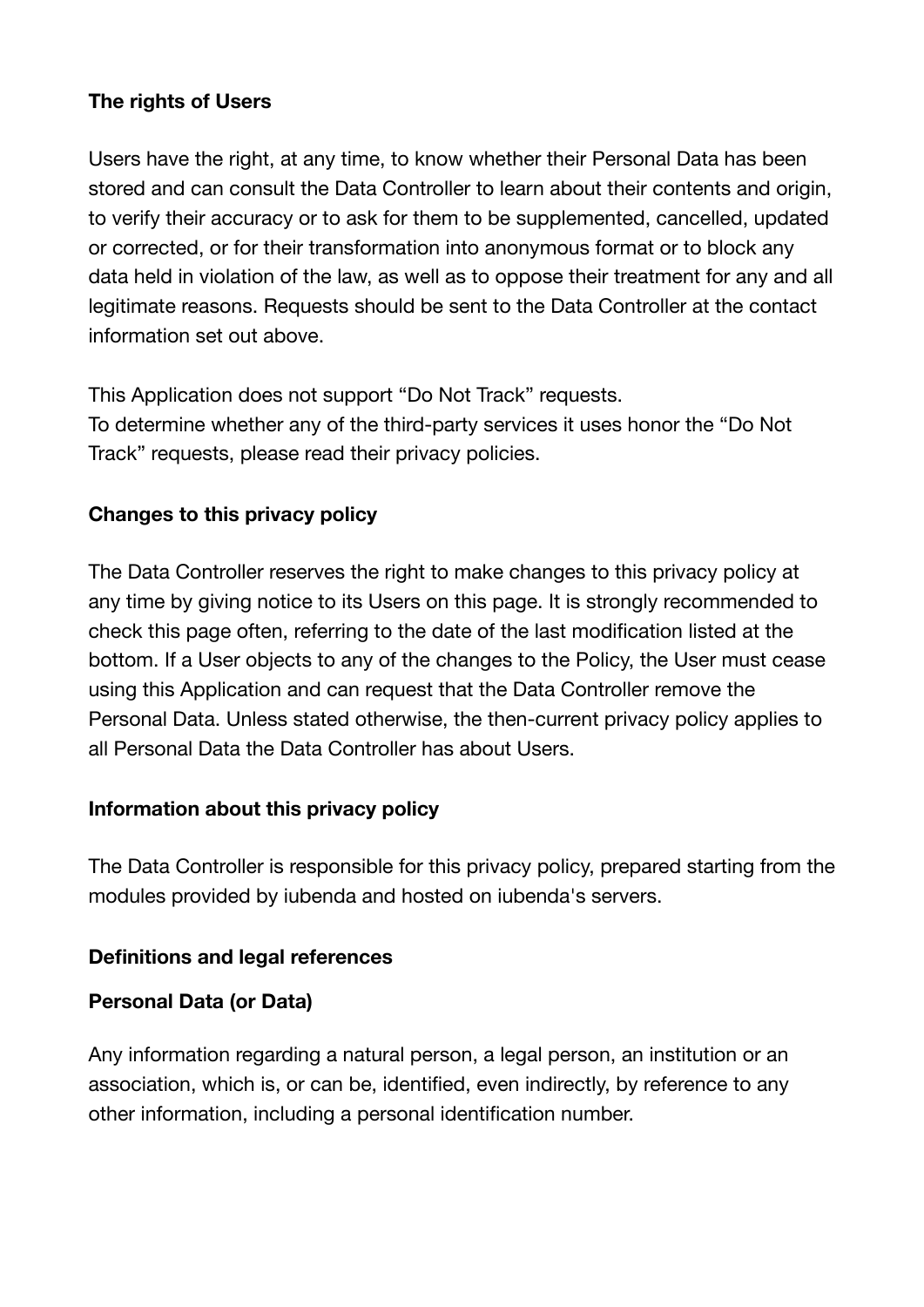## **Usage Data**

Information collected automatically through this Application (or third-party services employed in this Application), which can include: the IP addresses or domain names of the computers utilized by the Users who use this Application, the URI addresses (Uniform Resource Identifier), the time of the request, the method utilized to submit the request to the server, the size of the file received in response, the numerical code indicating the status of the server's answer (successful outcome, error, etc.), the country of origin, the features of the browser and the operating system utilized by the User, the various time details per visit (e.g., the time spent on each page within the Application) and the details about the path followed within the Application with special reference to the sequence of pages visited, and other parameters about the device operating system and/or the User's IT environment.

#### **User**

The individual using this Application, which must coincide with or be authorized by the Data Subject, to whom the Personal Data refers.

### **Data Subject**

The legal or natural person to whom the Personal Data refers.

#### **Data Processor (or Data Supervisor)**

The natural person, legal person, public administration or any other body, association or organization authorized by the Data Controller to process the Personal Data in compliance with this privacy policy.

#### **Data Controller (or Owner)**

The natural person, legal person, public administration or any other body, association or organization with the right, also jointly with another Data Controller, to make decisions regarding the purposes, and the methods of processing of Personal Data and the means used, including the security measures concerning the operation and use of this Application. The Data Controller, unless otherwise specified, is the Owner of this Application.